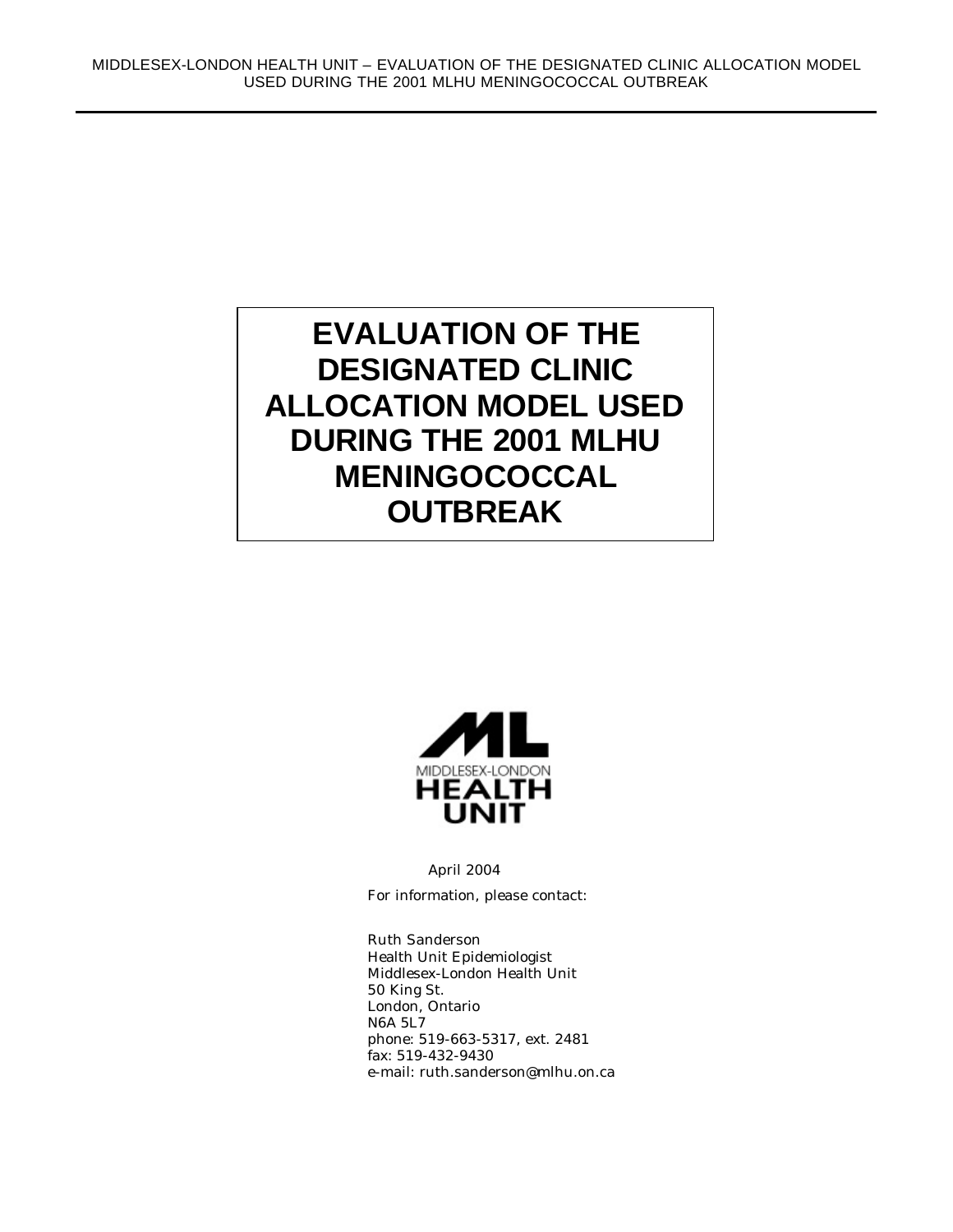© Copyright 2004 Middlesex-London Health Unit 50 King Street London, Ontario N6A 5L7

Cite reference as: Middlesex-London Health Unit (2004). Evaluation of the Designated Clinic Allocation Model Used During the 2001 MLHU Meningococcal Outbreak. London, Ontario: Author.

Authors: Krista Bray Jenkyn Ruth Sanderson Bryna Warshawsky

All rights reserved.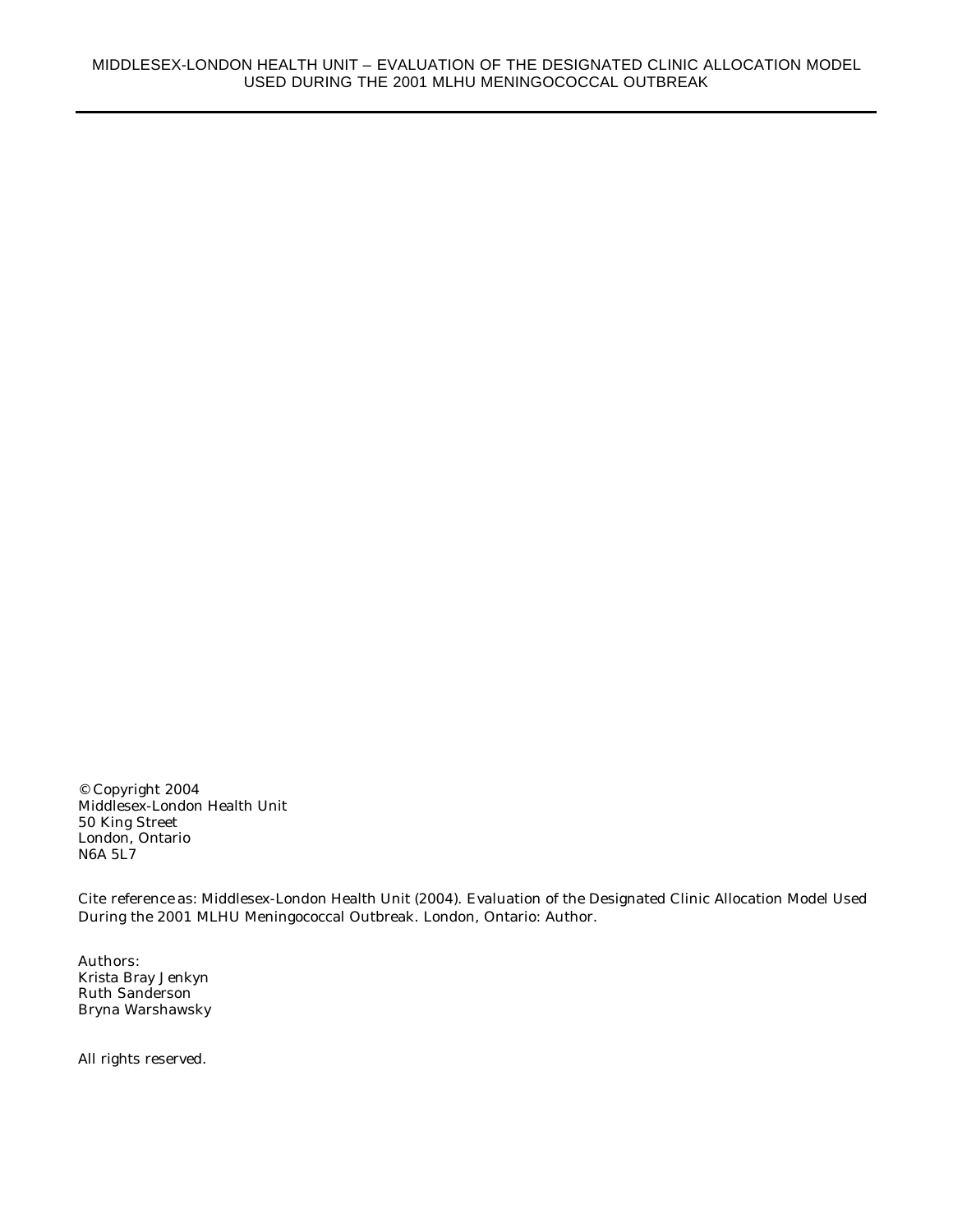#### MIDDLESEX-LONDON HEALTH UNIT - EVALUATION OF THE DESIGNATED CLINIC ALLOCATION MODEL USED DURING THE 2001 MLHU MENINGOCOCCAL OUTBREAK

# **Table of Contents**

| $\begin{minipage}[c]{0.9\linewidth} \begin{minipage}[c]{0.9\linewidth} \begin{minipage}[c]{0.9\linewidth} \begin{minipage}[c]{0.9\linewidth} \begin{minipage}[c]{0.9\linewidth} \end{minipage}[c]{0.9\linewidth} \end{minipage}[c]{0.9\linewidth} \begin{minipage}[c]{0.9\linewidth} \begin{minipage}[c]{0.9\linewidth} \end{minipage}[c]{0.9\linewidth} \end{minipage}[c]{0.9\linewidth} \end{minipage}[c]{0.9\linewidth} \begin{minipage}[c]{0.9\linewidth} \begin{minipage}[c]{0.9\linewidth} \end{minipage}[c]{0$ |
|-----------------------------------------------------------------------------------------------------------------------------------------------------------------------------------------------------------------------------------------------------------------------------------------------------------------------------------------------------------------------------------------------------------------------------------------------------------------------------------------------------------------------|
|                                                                                                                                                                                                                                                                                                                                                                                                                                                                                                                       |
|                                                                                                                                                                                                                                                                                                                                                                                                                                                                                                                       |
|                                                                                                                                                                                                                                                                                                                                                                                                                                                                                                                       |
|                                                                                                                                                                                                                                                                                                                                                                                                                                                                                                                       |
|                                                                                                                                                                                                                                                                                                                                                                                                                                                                                                                       |
|                                                                                                                                                                                                                                                                                                                                                                                                                                                                                                                       |
|                                                                                                                                                                                                                                                                                                                                                                                                                                                                                                                       |
|                                                                                                                                                                                                                                                                                                                                                                                                                                                                                                                       |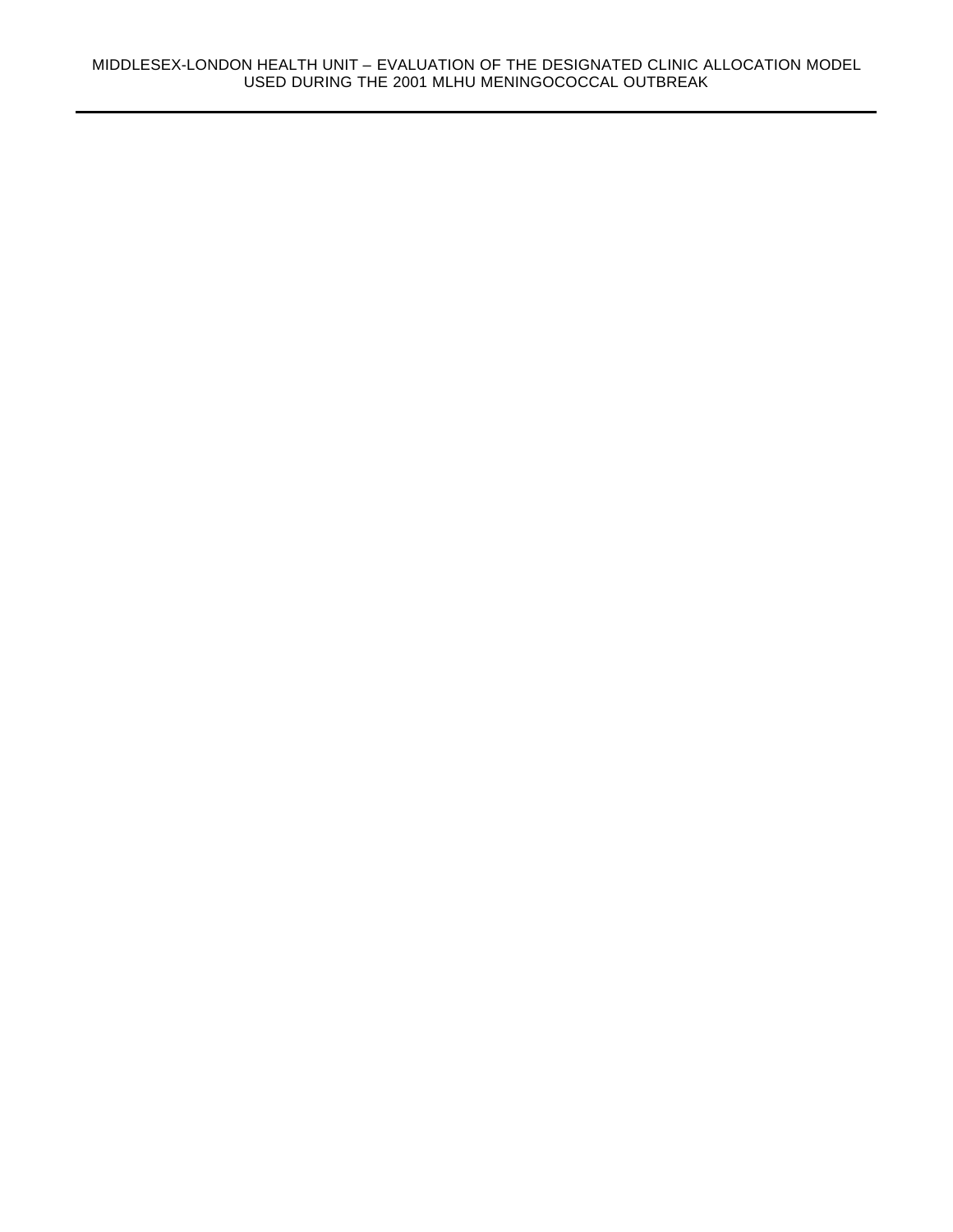## **Acknowledgements**

Many people contributed to the successful production of this report. This report was developed and written by Krista Bray Jenkyn, Research Associate, Ruth Sanderson, Health Unit Epidemiologist, Research, Education, Evaluation and Development (REED) Services and Dr. Bryna Warshawsky, Associate Medical Officer of Health, Director, Communicable Disease & Sexual Health Services. It was produced by REED Services and funded in part by a Southwest Region Health Information Partnership (SRHIP) student grant.

We gratefully acknowledge the assistance of the following people for their review of the report: Patrick Seliske, University of Waterloo, and Mary Anne Simpson Manager, Vaccine Preventable Disease Team. Special thanks to Bernie Lueske for his contribution with MapInfo data and Nancy Forbes for her work on the layout.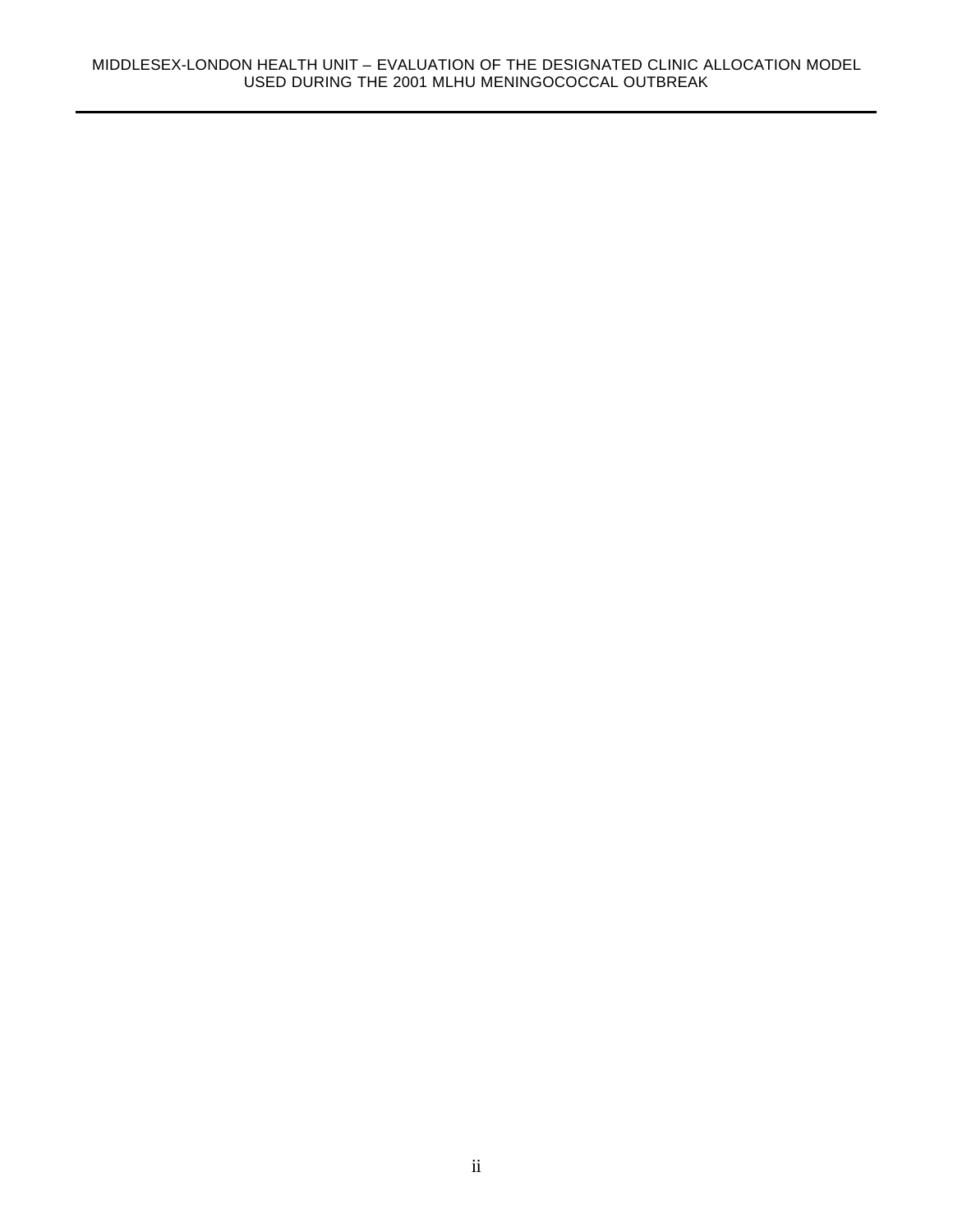#### **Executive Summary**

#### **Introduction**

The evaluation of the Middlesex-London Health Unit (MLHU) clinic allocation model provides data on the distribution of students immunized at designated clinics during the 2001 emergency meningococcal outbreak. Findings from MLHU clinic allocation model may be valuable for planning of future mass immunization campaigns. Similar clinic allocation models should be considered for expedient and efficient immunization resource distribution during mass community immunization programs. A lack of established literature discussing clinic allocation methods suggests that an implementation of a clinic allocation model to manage an outbreak immunization campaign was novel practice within Canada.

#### **Background**

In the spring of 2001, MLHU conducted an emergency meningococcal vaccination campaign for approximately 106,000 children aged 2 months to 24 years. During Phase II of the campaign, elementary students in the MLHU catchment area were designated a preferred clinic location and day to receive the meningococcal vaccination based on the school that they attended. Clinics were set up at 15 different locations over a two-week period resulting in a total of 69 clinics. It was anticipated that designating elementary school students to a preferred clinic would ensure that no clinic was excessively busy with long waits to be vaccinated and that it would also ensure efficient allocation and management of clinic resources.

#### **Study Objective**

The primary aim of this study was to evaluate the adherence of the elementary school population to the preferred clinic assignment during the meningococcal immunization campaign. The secondary goal was to explore the influence of clinic and school characteristics on student adherence.

#### **Methods**

Information characterizing the immunization clinic that each elementary school student attended was recorded following the student's vaccination using the Immunization Record Information System (IRIS) administrative database. Descriptive analysis quantified student compliance to the clinic allocation model. Univariate analysis of the variables thought to explain the variation in student compliance was explored. Variables found to be significantly related to student adherence using univariate analyses were then included in a logistic regression equation to predict adherence to the clinic allocation model.

#### **Findings & Discussion**

Overall 65.4% of the elementary school population adhered to the MLHU clinic allocation model. Logistic regression analysis indicated that "Region", "Clinic day of the week", "Victoria Day holiday", "Reported meningococcal case", "School size" and "Clinic size" were significant predictors of student adherence to the clinic allocation model. The results of this study were particular to the circumstances surrounding MLHU's campaign. Other immunization campaigns implementing a similar clinic allocation model during different circumstances may report alternate patterns of adherence. Higher numbers of reported meningococcal cases, reported deaths, and other qualifying factors may influence how a population responds to a clinic allocation model and therefore impact on the variables found in this study to be significantly related to student adherence. However, by understanding the adherence results of the MLHU clinic allocation model, more efficient management of immunization clinic resources in future emergency mass vaccination campaigns under similar circumstances may be possible. Of specific importance to the results of the MLHU campaign was the impact of clinic weekday, size of the student's school, and the presence of a holiday weekend.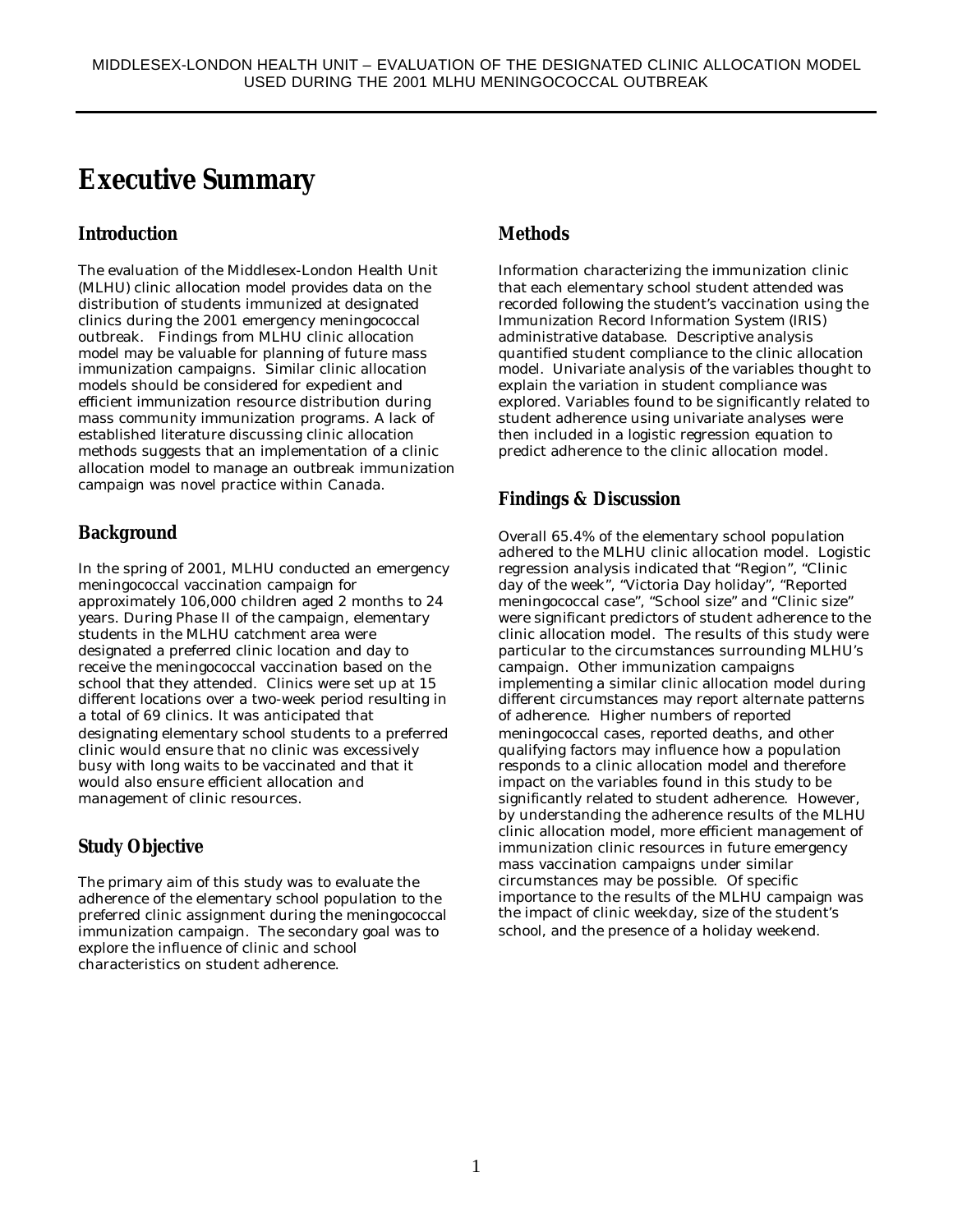## **Introduction**

Outbreak and pandemic planning requires the vaccination of a large number of people expeditiously and efficiently. In addition, current health infrastructure may not be adequate to handle mass prophylaxis. Balancing client needs and effectively managing resources are of key importance when planning mass immunization campaigns. With a finite amount of healthcare resources health planners are now required to be more accountable for resources allocated. It has been recently stated that health infrastructures may not be adequate to handle mass prophylaxis<sup>1</sup>. Under these circumstances it is imperative that health planners consider the benefits of an allocation model and establish methods of managing emergency campaigns such that resources may be controlled and patient needs be adequately addressed. While published research in the area of meningococcal outbreak management provides recommendations based on campaign experiences, nowhere in the literature are clinic allocation methods discussed. Three recent Canadian meningococcocal campaigns, Ottawa –1992, Waterloo –1997 and Alberta -2000, did not report the use a clinic allocation method to assign the target population to different clinics  $2^3$  4. Target populations for these campaigns selected their attended clinic from a list of possible clinics. Internationally, the use of a clinic allocation method during a meningococcal outbreak has not been reported. Minnesota, USA, set up one immunization clinic for the entire target population during a meningococcal outbreak; while in Southampton, UK, the set-up used to co-ordinate the allocation of a target population to various

immunization sites was not clearly reported<sup>56</sup>. Thus, a lack of published literature discussing clinic allocation methods suggests that the use of clinic allocation assignments may be a novel approach to planning mass immunization clinics.

In the spring of 2001, the Middlesex-London Health Unit (MLHU) conducted an emergency meningococcal vaccination campaign for those aged 2 months to 24 years in response to four reported cases of meningococcal disease, serogroup C. The campaign consisted of two phases. The first phase of the campaign was conducted within the northern section of the City of London and focused on those between the ages of 15 and 24. A second phase was implemented when a further case of meningococcal disease was reported in the southern part of the City of London; the second phase addressed all those under 24 years of age for the entire health unit catchment area (including North London, South London and Middlesex County). During the two

phases of the campaign, over 106,000 people were vaccinated at clinics run by the MLHU. It was during Phase II that the MLHU implemented the clinic allocation model to manage the immunization of elementary school students in the MLHU catchment area. High school students were vaccinated in their home schools, however, it was not possible to offer this to elementary schools due to the large number of schools in the MLHU catchment area.

One additional meningococcal case occurred during the immunization campaign in a student who was not yet immunized bringing the total number of cases to six. No deaths occurred among any of the six affected people. No other cases of meningococcal disease occurred for at least one and a half years following the conclusion of the campaign.

The MLHU set up a system that recommended elementary school students attend specific clinic locations on specific days. While the target population could attend any clinic, they were encouraged to attend the designated clinic on the designated day. The allocation model was used to anticipate the numbers of students that would be at each clinic on a particular day, should they adhere to the clinic recommendation. Other meningococcal campaigns have also reported having a number of different clinic sites. However, in these cases the target populations were instructed to attend the most convenient clinic from a list of possible clinics. Other meningococcal campaigns limited the number of clinic sites, often offering only one clinic site on different days. Campaigns often report long waiting lines the use of only one clinic location increased public panic<sup>7</sup>. It has been recommended that fewer campaign sites be used as more campaign sites often result in stretching available resources $8$ . The aim of the MLHU campaign was to operate many clinics such that waiting times and public concern were lessened. The implementation of an allocation model was intended to control campaign resources by anticipating the numbers of people who would attend each clinic.

The evaluation of this clinic allocation model provides data on the distribution of student immunizations at clinics during the 2001 MLHU outbreak. Identifying an optimal clinic allocation method will enable future campaigns to maximize the use of available resources. Understanding how a target population can be instructed to receive necessary care expeditiously and efficiently by way of a clinic allocation model is valuable in today's health care environment.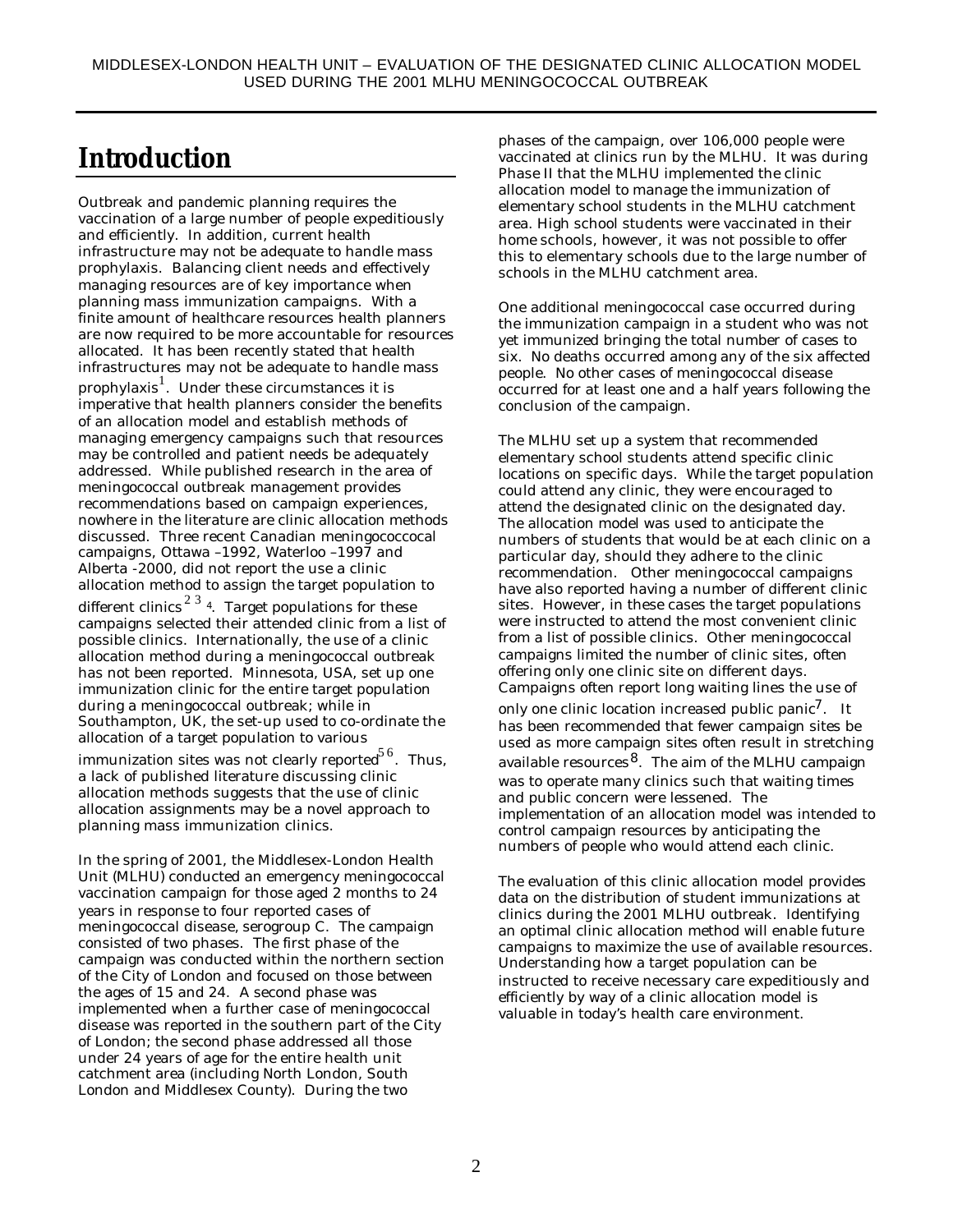## **Clinic Allocation Model**

As part of the planning for Phase II of the meningococcal immunization campaign, elementary schools (n =152) in the MLHU catchment area were each designated a preferred clinic location and day to receive the meningococcal vaccination. Elementary schools from the City of London and from the surrounding Middlesex County were involved in the clinic allocation model. Clinics were set up at 15 different locations over a two-week period resulting in a total of 69 clinics. These clinics provided polysaccharide meningococcal vaccine for those 2 to 24 years of age. Separate clinics were set up for children less than 2 years of age who were given conjugate c meningococcal vaccine. Locations were selected based on their proximity to elementary schools, accessibility within the facility and available parking. All elementary school students attending a particular school were assigned to the same clinic location on a specific day. The clinic location chosen for each elementary school was the one that was closest to the elementary school. While elementary school students were encouraged to attend the designated clinic on the specified day, they could attend an alternate clinic or day if they so chose. Clinic designation information for each elementary school was conveyed to the public through newspaper advertisements and information sent home from school with each student. The Health Unit telephone information line and web site also provided clinic designation information.

A method was developed to allocate the students of each elementary school to a specific clinic at a designated location and time outside of school hours. A large map was used to determine which elementary schools would be vaccinated at which clinic locations. The total number of elementary school students assigned to one clinic location was then calculated. The MLHU jurisdiction was divided up into 3 areas: North, South and Middlesex County. A multiplying factor was calculated based on the ratio of the estimated number of 2-24 year olds to the number enrolled elementary school students for the area involved. This factor was used to determine by how much of the total number of elementary school students had to be increased to account for everyone who needed to be vaccinated at each clinic location (i.e., to include the 2-4 year olds and those 15-24 year olds not in school). Depending on the location of the clinic, the appropriate multiplying factor was also multiplied by the total number of elementary school students assigned to one clinic location. This yielded the total number of people anticipated for vaccination

at that clinic location over all the days the clinic remained at that location. High school students were not included in the allocation campaign as they were vaccinated at their home school.

The staffing level of each clinic was designed to accommodate vaccinating 1000 people at each clinic location on each day. The total number of days the clinic would operate at each location was calculated by dividing the total number of people anticipated for vaccination at that clinic location by 1000. The total number of elementary school students to be vaccinated on any given day at that clinic location was then determined by dividing the total number of elementary school students assigned to that clinic location by the total number of days that clinic would remain in that location. Depending on the size of the elementary schools, anywhere from one to four schools were assigned to a clinic location on a given clinic day.

## **Objectives**

The overall goal of the study was to evaluate the adherence of the elementary school population to the recommended clinic assignment during a meningococcal immunization campaign. This study has defined adherence to include only those students that received the meningococcal vaccine at the designated clinic location and day. The secondary goal was to explore factors that predicted student adherence based on the results of the MLHU allocation model.

The first objective of this study was to estimate and quantify the amount and type of overall compliance to the allocation model. By showing the proportions of students who attended the designated clinic (adherers), attended an alternate clinic (nonadherers), and those who did not attend any clinic (non-vaccinated). The study evaluated all those vaccinated (adherers + non-adherers) and nonvaccinated.

The second objective of this study was to use univariate and logistic regression analysis to explore campaign factors (student, school and clinic characteristics) that may have influenced adherence. Univariate analysis was used to determine whether school or clinic characteristics (such as school size and clinic weekday, region, location) influenced student adherence to the clinic allocation model. Variables found to be significantly related to student adherence using univariate analyses were then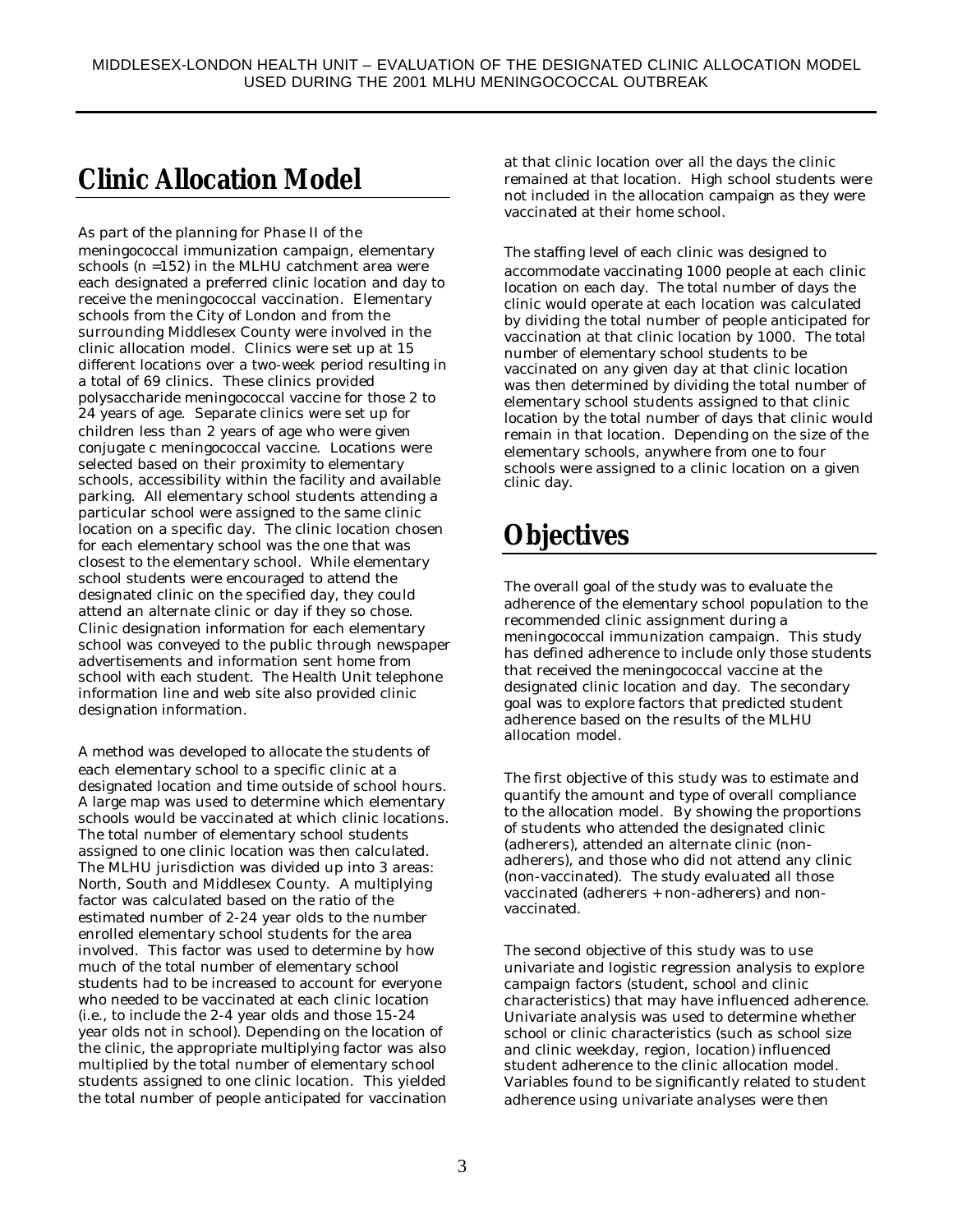included in further multivariate logistic regression analysis.

## **Methods**

Following approval from both the University of Western Ontario (UWO) Ethics Board and the MLHU Research Advisory Committee (RAC) the study accessed existing administrative data collected during the MLHU vaccination campaign. The Immunization Record Information System (IRIS) is a provincially designed system that was used to record immunization information on school children from the City of London and from Middlesex County during the campaign. Information characterizing the vaccination received, vaccination date, and the immunization clinic attended for each vaccinated elementary school student was recorded using the IRIS database.

An original study database was created using the IRIS database. Inclusion criteria were set up to include only those elementary students who were listed in the IRIS database as attending one of the 152 designated elementary schools in the 2000/01 school year. Criteria were established to exclude students who attended schools not included in the MLHU clinic allocation model because these schools were very small. These students were considered part of the community group that were instructed to attend the most convenient clinic to receive the recommended immunization. A total of 55,345 students recorded in the IRIS database matched to one of the 152 elementary schools.

The study data was anonymized by removing identifying student information from the original database. The first and last names, date of birth and Ontario Health Card Number (OHCN) were removed from each record and replaced with a MLHU student code. The MLHU student code was a unique numeric code that was created for all individual cases studied.

The following variables were included in the study database. Age was derived from the date of birth and was used to verify that cases met the appropriate age range for elementary school students. Student level grade data was used to verify that students were within the required elementary grade range. A MLHU "school code" was used to identify each of the 152 elementary schools included in the MLHU clinic allocation model. For anonymity purposes this variable was re-coded from the facility code taken from the original IRIS database. "Clinic code" was used to uniquely identify each of the 69 clinics. "Clinic number" was used to identify each of the 15

different clinic locations. Similarly clinic day was used to identify each of the 13 clinic days. Finally, MLHU "student code" identified all student cases (n = 55,345).

Variables not initially included in the working study database but necessary for analysis purposes were created and added to the study database. New variables were derived to assess whether the attended clinic was the same as the designated clinic. Variables were created to indicate whether the designated clinic location was the same or different from the attended clinic location and whether the designated clinic day was the same or different when compared to the attended clinic day. Indicator variables were created to identify the designated clinic's:

- Region City of London or Middlesex County
- Victoria Day Holiday held on Saturday or Monday of the Victoria Holiday
- Reported Meningococcal Case held on the same day as the reported meningococcal case or not.
- Clinic day of the week the day of the week on which the designated clinic day fell (no clinics were held on a Sunday).

A distance variable was created using mapping software (MapInfo) that captured the distance between student residence location and the designated clinic location. It was anticipated that the distance variable may be related to whether the designated clinic or an alternate clinic location was selected. Missing cases for the residence to clinic distances (missing  $= 14,850$  of 55,345) were given the average distance of students assigned to the same clinic location.

# **Analysis**

The first objective of this study was to evaluate the overall compliance of the student population involved in the MLHU clinic allocation model. Descriptive statistics using SPSS® software and MS Access® were used to characterize student compliance to the clinic allocation model by quantifying the amount and type of overall student compliance. This was accomplished by showing the proportions of students who attended the designated clinic, attended an alternate clinic, and those who did not attend any clinic (i.e. who did not receive the emergency meningococcal vaccine). Graphs and charts were created using Microsoft Excel. Confidence intervals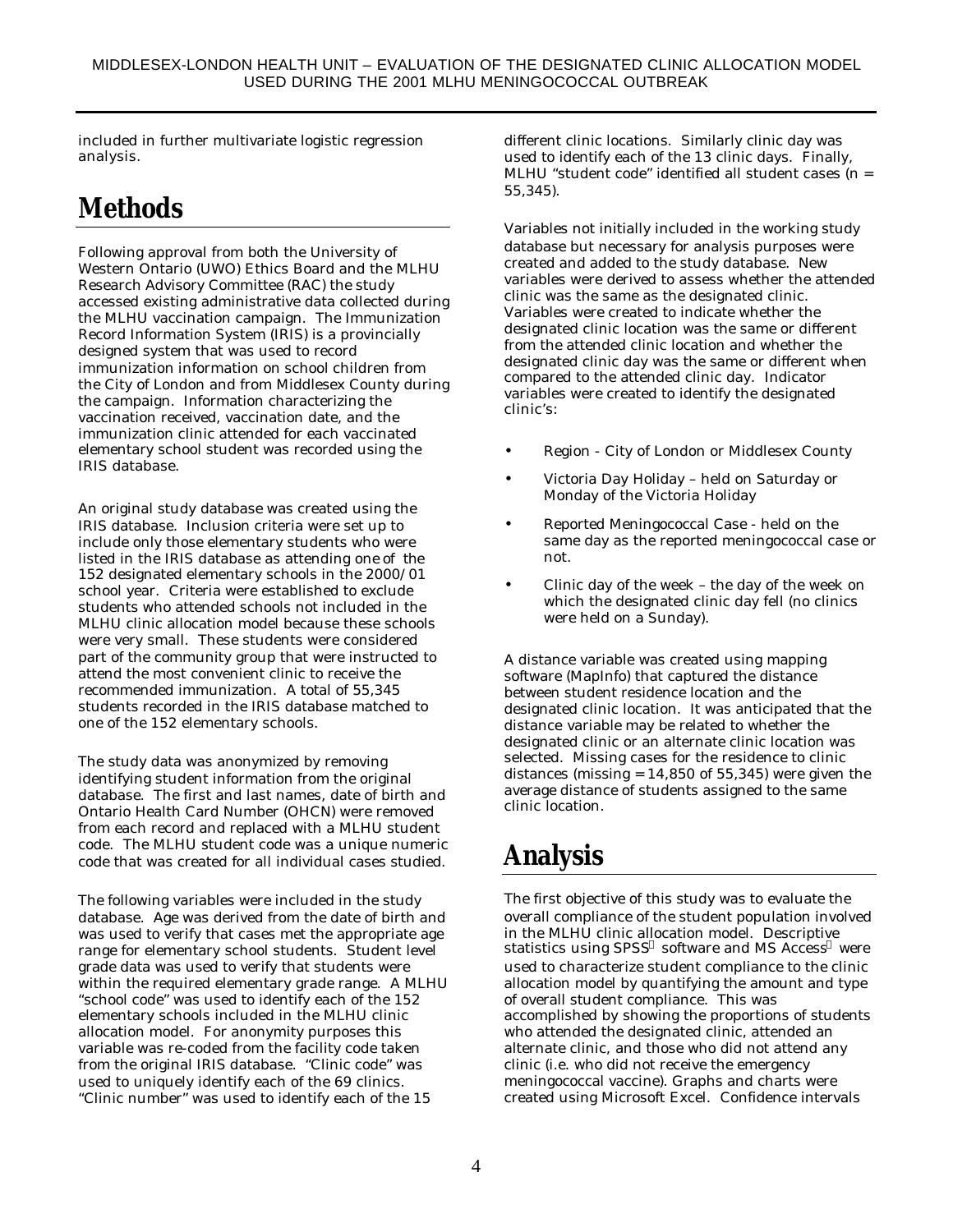that present the distribution within which 95% of all the scores occur were calculated and plotted.

Univariate analysis was undertaken to evaluate the relationship between proposed influential variables (Region, Victoria Day Holiday, Reported Meningococcal Case, Clinic Weekday, Distance) with student adherence. Variables related to student adherence at the 5 percent nominal level of significance on univariate screening were then examined with multivariate logistic regression (backward elimination; alpha entry set to 0.25 and alpha removal set to 0.1). The approach to the nomination of influential variables was liberal and did not adjust for the repeated application of statistical tests.

#### **Results**

The overall results showed 65.4% of the 55 345 students received a meningococcal shot at their designated clinic (Figure 1). Just under one quarter of students (23.0%) attended either an alternate clinic location or day to receive the vaccine, and 11.6% did not receive the meningococcal vaccination.



When considering only those students immunized (48,932) close to three-quarters (74%) attended the designated clinic location and day (Figure 2). Of the remaining students (those choosing to attend an alternate clinic) 13.7% attended the designated clinic location but on an alternate day. There were 1,113 students (2.3%) that received the meningococcal vaccine at clinics not included in the clinic allocation model. Of these students, over 50% (644 of 1,113) received the emergency vaccination at one of the two catch-up clinics held the weekend following the close of Phase II of the meningococcal campaign. The remaining 469 students received the meningococcal vaccine at various clinics held during the proceeding months of June through August 2001.



**Figure 2: Vaccinated Elementary Student Compliance**

Decreased adherence was observed for the youngest (59.7%) and oldest (63.0%) students assigned to a designated clinic to receive the meningococcal vaccine compared to those students aged between 8 and 11 years (68.4% and 66.2% respectively) (Figure 3). However, the differences were not marked, with all age groups showing between 60-70% adherence to the designated clinic.

**Figure 3: Elementary Student Adherence by Age**



Student adherence was similar across the 15 clinic locations; with the only noted differences being between clinics in City of London vs. clinics in Middlesex County (Figure 4). Student adherence was higher for students designated to clinics held in Middlesex County (71.5%) compared to clinics held in the City of London (64.1%) (Figure 5).

#### **Figure 1: Overall Elementary Student Compliance: Middlesex-London Health Unit Area, 2001**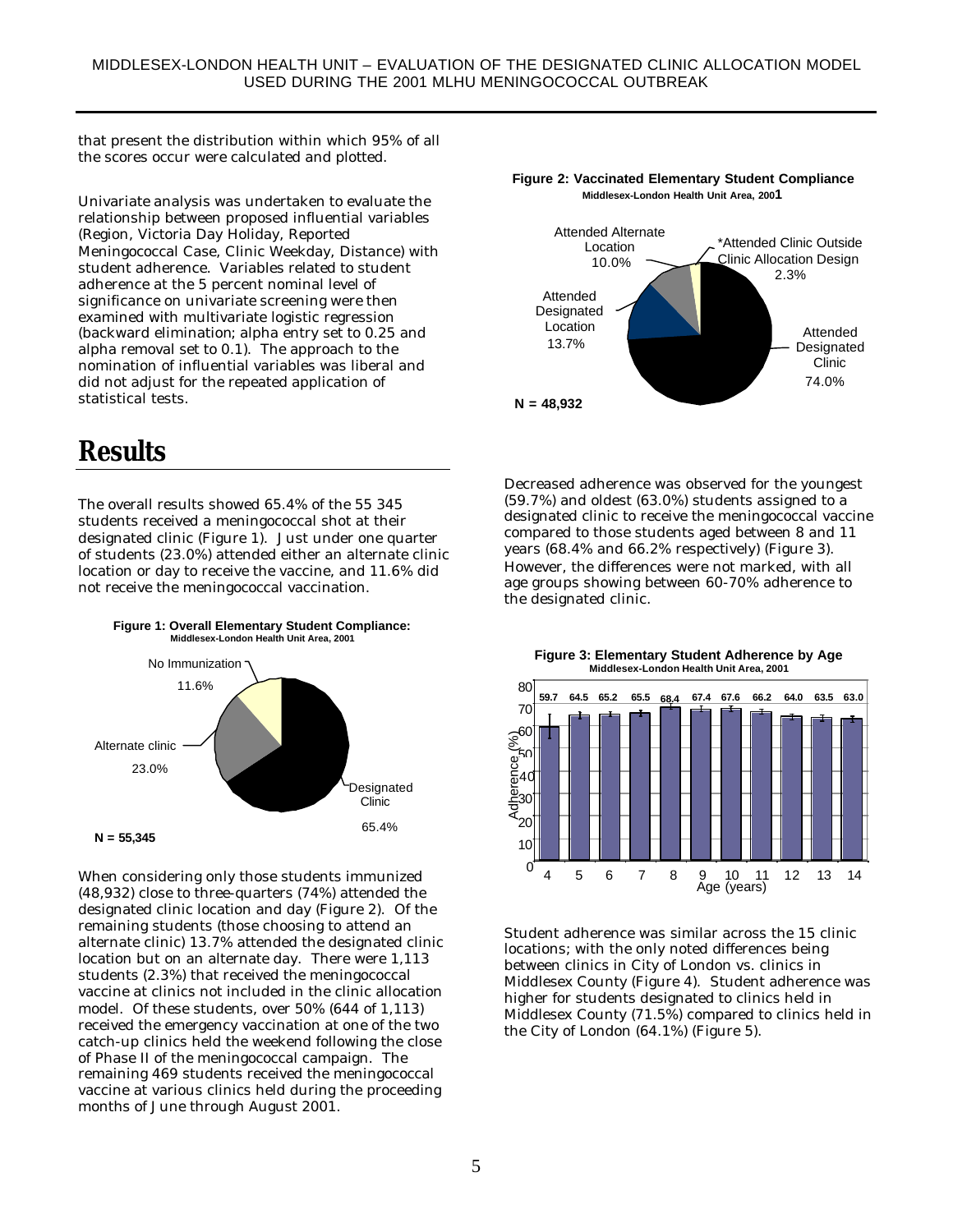

**Figure 5: Adherence to Clinics held in the City of London and Middlesex County**



Variation in the level of student adherence was observed by clinic day (Figure 6). Clinics held during the Victoria Day holiday weekend (Saturday and Monday) (Figure 7) saw lower adherence to designated clinics compared to other days (58.1  $\pm 1.1\%$  vs. 66.7  $\pm$  0.4%). Clinics that fell on the same day as the media report of a meningococcal case in the community saw higher adherence compared to all other clinic days (70.0  $\pm$  1.2% vs. 64.9  $\pm$  0.4%) (Figure 8). Clinics that fell on a Wednesday had the highest weekday adherence (71.5  $\pm$  0.9%) while clinics that fell on a Saturday had the lowest student adherence  $(54.9 \pm 1.0\%)$  (Figure 9). Compared to all days of the week, excluding Sunday as no clinics were held on this day, Saturday clinics had the lowest reported rates of adherence (Figure 10).

**Figure 6: Student Adherence by Clinic Date Middlesex-London Health Unit Area, 2001**



**Figure 7: Adherence to Clinics held on a non-holiday vs. those held during the Victoria Holiday**





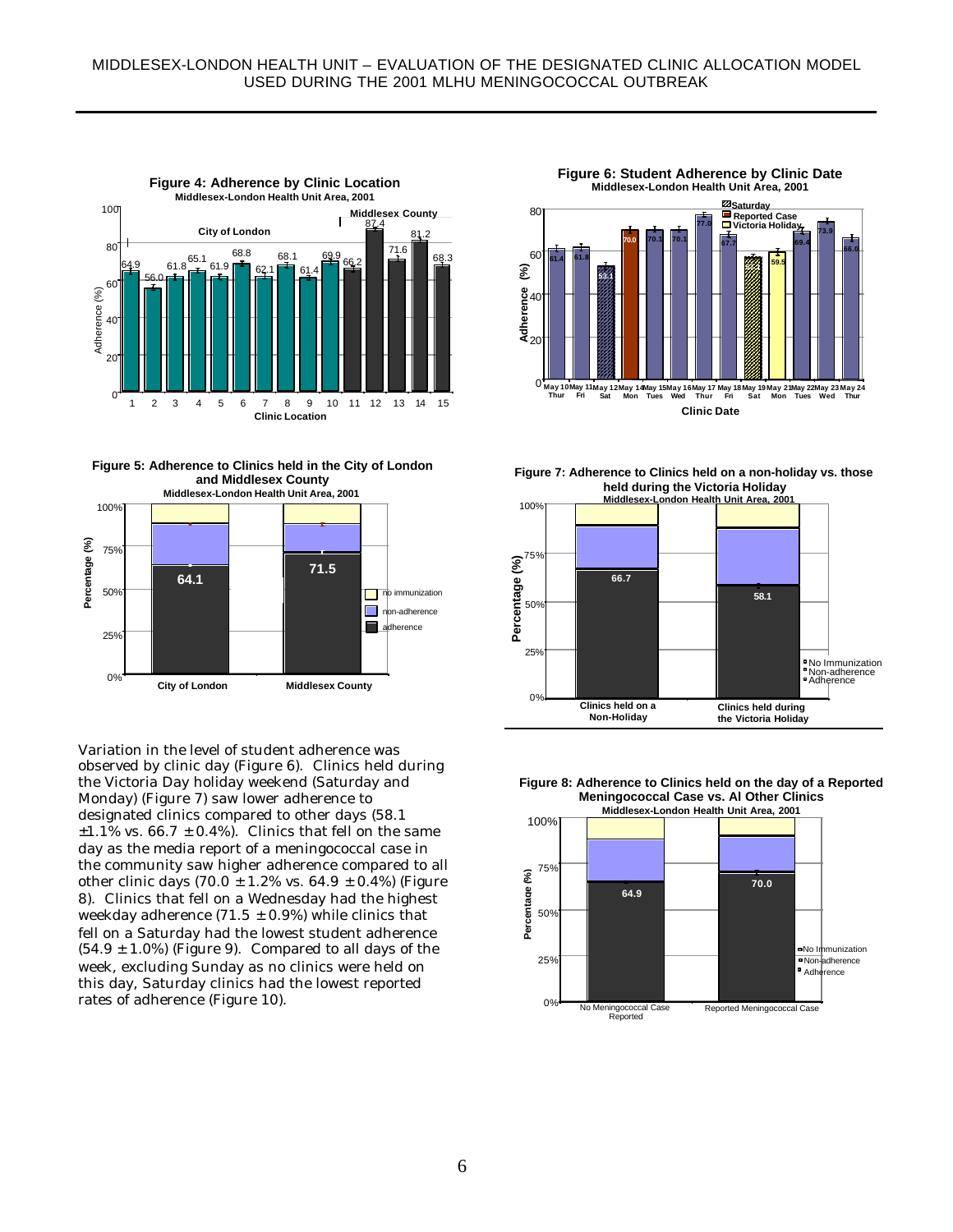

**Figure 10: Adherence to Clinics held on a Saturday vs. Clinics held on \*ALL other days**



The distance between student residence and the designated clinic location was also evaluated. Student adherence was highest for those students living between 10 and 20 km from the designated clinic location with  $68.6 \pm 0.4$ %, compared to those living within 10 km of the clinic location (65.3  $\pm$  0.4%) and compared to those living further than 20 km from the designated clinic location  $(54.5 \pm 0.4\%)$ (Figure 11).



Student adherence was lower for those students attending a small school (a school with 150 students or fewer) with only  $51.7 \pm 0.4\%$  adherence compared to students attending larger schools  $(65.8 \pm 0.4\%)$ (Figure 12).



**Figure 12: Adherence by Students attending small schools vs. large schools (> 150 students)**

Student adherence was also significantly associated with clinic size. Large clinics, clinics that administered more than 1000 immunizations, had higher rates of student adherence compared clinics with low clinic counts (Figure 13). Similarly, Figure 14 depicts the overall clinic counts (students + community immunizations), the student counts (adhered students + alternate students), as well as the adhered counts (adhered students). Clinics were ranked from largest to smallest. Clinics with the largest clinic counts also had the highest rates of adherence and the highest levels of alternate student counts, i.e. the largest number of students for whom the clinic was chosen as an alternate clinic.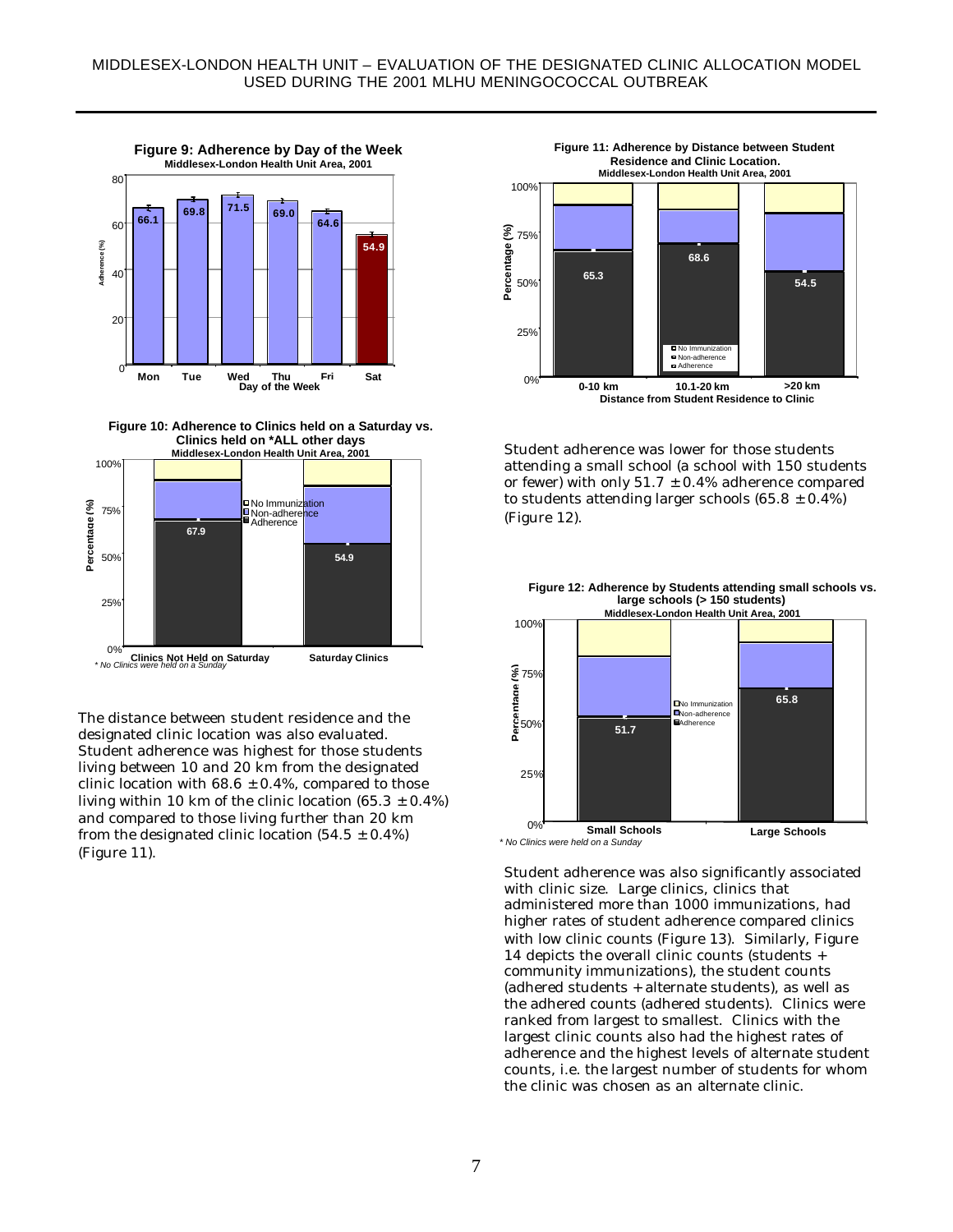



Results from the univariate analysis are found in Table 1. Univariate associations between student adherence and influential school and clinic factors are presented in the form of crude (unadjusted) odds ratios. The odds ratios convey the same pattern of adherence presented earlier using bar charts and error bars.

**Table 1: Results from a Univariate Analysis of Binary and Categorical Predictors of Student Adherence to the Meningococcal Clinic Allocation Model implemented by the MLHU during an emergency meningococcal campaign.**

|                                        |            | 95% C.I. for Odds Ratio |       |         |  |
|----------------------------------------|------------|-------------------------|-------|---------|--|
| Variable                               | Odds Ratio | Lower                   | Upper | P Value |  |
| <b>Region</b> (Rural = 1, $City = O$ ) | 0.71       | 0.68                    | 0.75  | 0.000   |  |
| <b>Age Group</b>                       |            |                         |       |         |  |
| 4, 5, 6 years                          | 0.90       | 0.86                    | 0.95  | 0.000   |  |
| 7, 8, 9, 10, 11 years                  | 1.00       |                         |       | 0.000   |  |
| 12, 13, 14 years                       | 0.86       | 0.82                    | 0.89  | 0.000   |  |
| <b>School Size</b> $($ <150=1, >150=0) | 0.56       | 0.50                    | 0.62  | 0.000   |  |
| Clinic Size $(>1000=1, <1000=0)$       | 1.77       | 1.71                    | 1.84  | 0.000   |  |
| <b>Week Day</b>                        |            |                         |       |         |  |
| Saturday                               | 1.00       |                         |       | 0.000   |  |
| Monday                                 | 1.60       | 1.51                    | 1.70  | 0.000   |  |
| Tuesday                                | 1.90       | 1.79                    | 2.02  | 0.000   |  |
| Wednesday                              | 2.07       | 1.94                    | 2.21  | 0.000   |  |
| Thursday                               | 1.83       | 1.73                    | 1.94  | 0.000   |  |
| Friday                                 | 1.50       | 1.42                    | 1.59  | 0.000   |  |
| Victoria Day holiday (Yes=1 no=0)      | 0.69       | 0.66                    | 0.73  | 0.000   |  |
| Reported Case (Yes=1 No=0)             | 1.26       | 1.18                    | 1.34  | 0.000   |  |
| <b>Distance</b>                        |            |                         |       |         |  |
| $0-10$ km                              | 1.00       |                         |       | 0.000   |  |
| 10.1 - 20 km                           | 1.16       | 1.07                    | 1.25  | 0.000   |  |
| $20+km$                                | 0.64       | 0.53                    | 0.77  | 0.000   |  |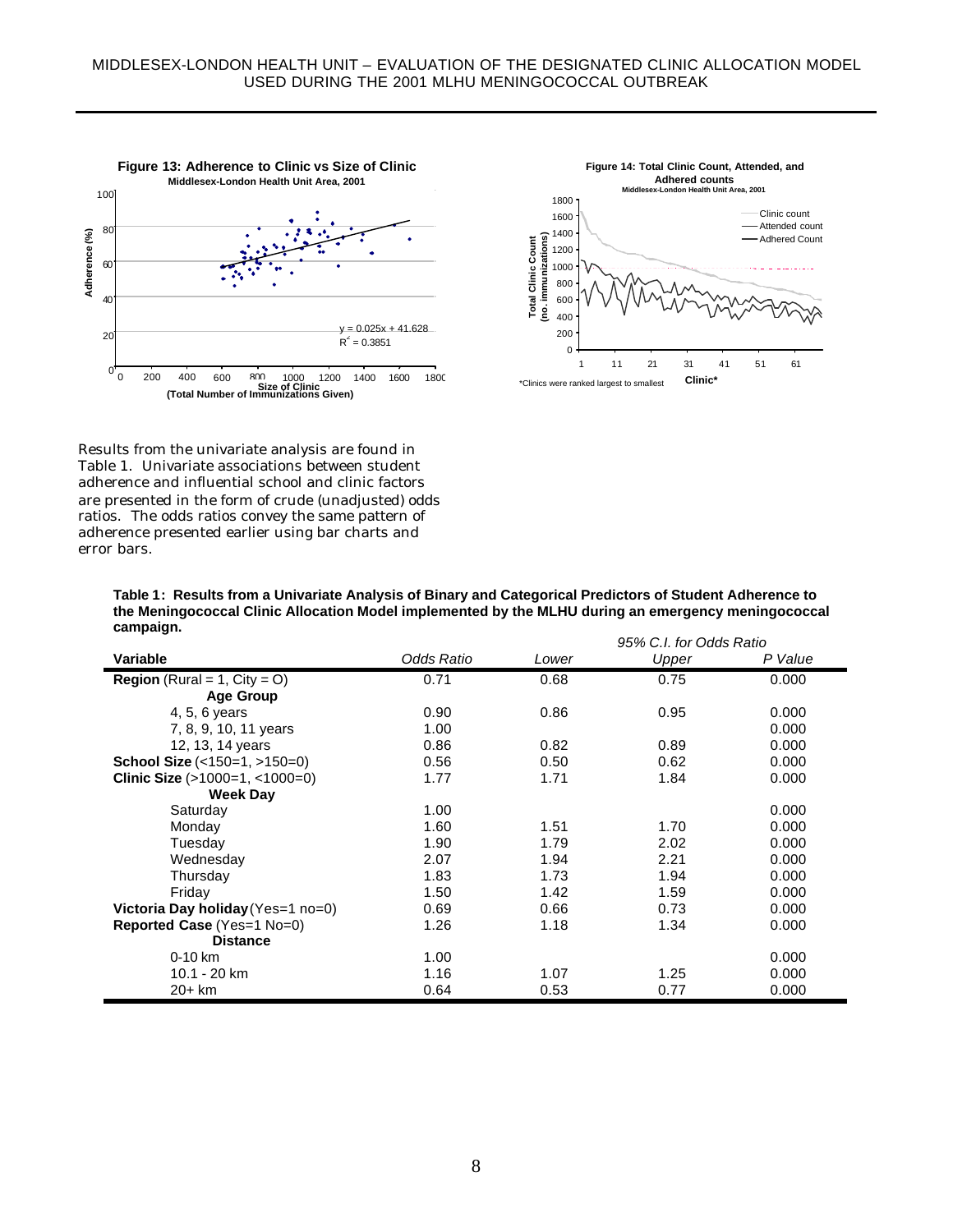Logistic regression analysis was used to establish a model that was predictive of student adherence using the independent variables that were first found to be related to adherence in the descriptive and univariate analyses. Included in the multiple logistic regression model building (stepwise backward elimination) were the following independent variables: Region (City of London vs. Middlesex County), Clinic Weekday (M, T, W, Th, F, and S), Reported meningococcal case (Y or N), Victoria Day Holiday (Y or N) School size (small < 150 or large ≥150), Clinic size (<1000 immunizations vs.  $\geq$  1000 immunizations) and Student age group (4-6 years, 7-11 years, 12-14 years). Due to the presence of multicollinearity between the variables Clinic Weekday, Reported Meningococcal case and Victoria Holiday two models were determined; the first included all independent variables with the exception of Clinic Weekday and the second model included all independent variables with the exception of Victoria holiday and Reported Meningococcal case.

In the presence of influential clinic and school variables, the location of the clinic, i.e. whether it was located in Middlesex County vs. the City of London remained a significant predictor of student adherence being higher in Middlesex County (Table 2).

Similarly, in the presence of campaign variables, younger (4-6) and older students (12-14) had a significantly lower odds ratio compared to students ages 7-11 years. Children in the middle age group being more likely to adhere to the clinic allocation model. School size remained a significant predictor of student adherence with students attending small schools (< 150 students) less likely to adhere to a clinic allocation model compared to students attending larger schools. Students assigned to Saturday clinics had a significantly lower odds ratio in the presence of influential clinic and school factors while those students assigned to Wednesday clinics were the most likely to adhere to the clinic allocation model. In the presence of all other campaign factors, those students living within 10 km of the clinic location were the most likely to adhere. In the presence of school and clinic variables student adherence on the day of a reported case remained higher compared to all other days (Table 3).

| meningococcal campaign.                |                        |            |       |                                  |         |
|----------------------------------------|------------------------|------------|-------|----------------------------------|---------|
| Variable                               | Logistic<br>Regression | Odds Ratio | Lower | 95% C.I. for Odds Ratio<br>Upper | P Value |
| Constant                               | 0.65                   | 1.91       |       |                                  |         |
| <b>Region</b> (Rural = 1, $City = O$ ) | $-0.44$                | 0.64       | 0.61  | 0.68                             | 0.0000  |
| <b>Age Group</b>                       |                        |            |       |                                  |         |
| 4, 5, 6 years                          | $-0.10$                | 0.90       | 0.86  | 0.94                             | 0.0000  |
| 7, 8, 9, 10, 11 years                  |                        | 10         |       |                                  | 0.0000  |
| 12, 13, 14 years                       | $-0.17$                | 0.84       | 0.81  | 0.88                             | 0.0000  |
| School Size (<150=1, >150=0)           | $-0.68$                | 0.51       | 0.45  | 0.56                             | 0.0000  |
| Day of the Week                        |                        |            |       |                                  |         |
| Saturday                               |                        | 1.00       |       |                                  |         |
| Monday                                 | 0.55                   | 1.72       | 1.63  | 1.83                             | 0.0000  |
| Tuesdav                                | 0.68                   | 1.97       | 1.85  | 2.10                             | 0.0000  |
| Wednesday                              | 0.75                   | 2.11       | 1.97  | 2.25                             | 0.0000  |
| Thursday                               | 0.66                   | 1.94       | 1.83  | 2.05                             | 0.0000  |
| Friday                                 | 0.42                   | 1.52       | 1.44  | 1.61                             | 0.0000  |
| <b>Distance</b>                        |                        |            |       |                                  |         |
| $0-10$ km                              |                        | 1.00       |       |                                  | 0.0000  |
| 10.1 - 20 km                           | $-0.12$                | 0.89       | 0.81  | 0.98                             | 0.0127  |
| 20+ km                                 | $-0.68$                | 0.51       | 0.42  | 0.61                             | 0.0000  |

**Table 2: Results from a Multiple Logistic Regression Analysis of Binary and Categorical Predictors of Student Adherence to the Meningococcal Clinic Allocation Model implemented by the MLHU during an emergency meningococcal campaign.**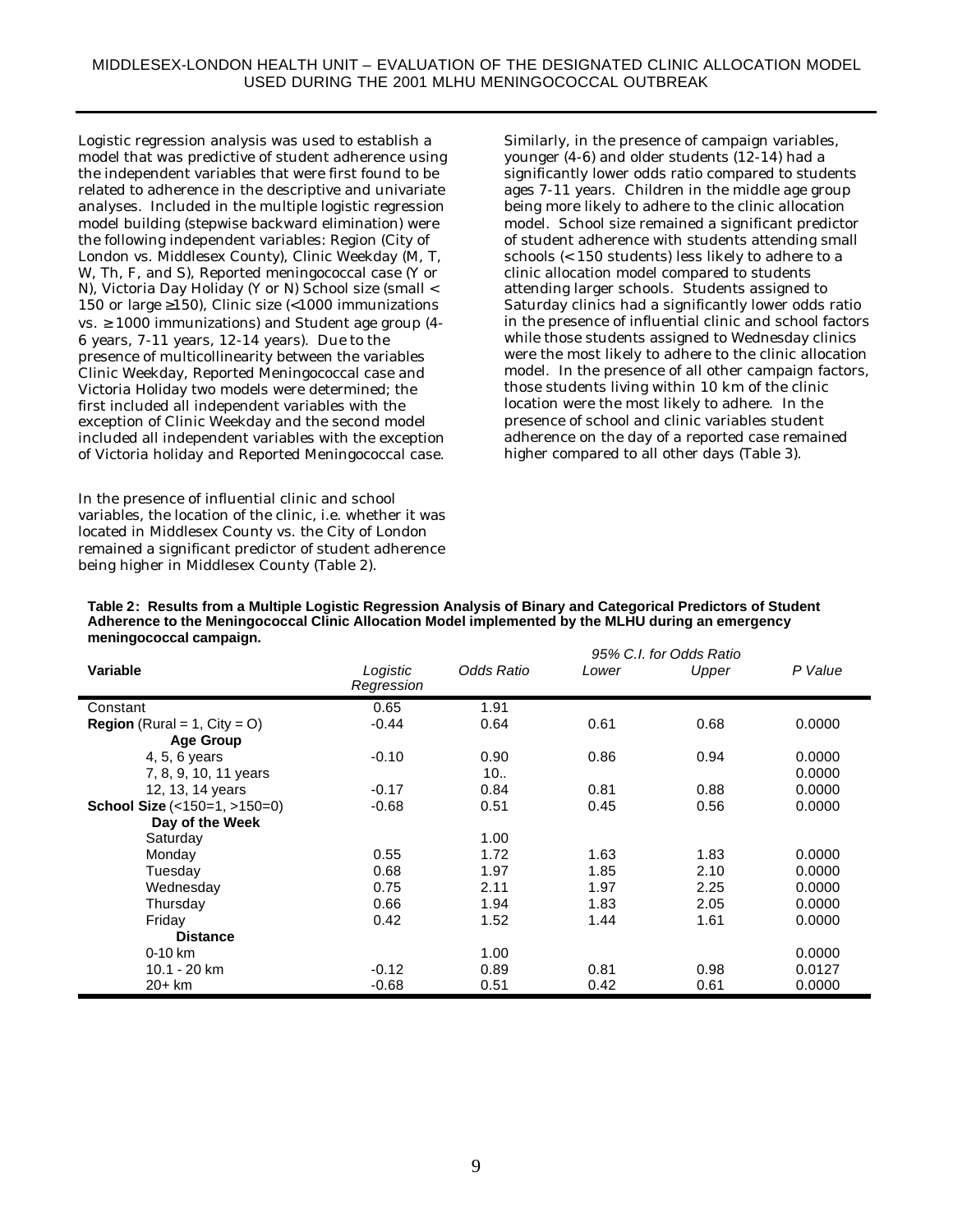*Table 3:*

*Results from a Multiple Logistic Regression Analysis of Binary Predictors of Student Adherence to the Meningococcal Clinic Allocation Model implemented by the MLHU during an emergency meningococcal campaign.*

|                                        |                        | 95% C.I. for Odds Ratio |       |       |         |  |  |
|----------------------------------------|------------------------|-------------------------|-------|-------|---------|--|--|
| Variable                               | Logistic<br>Regression | Odds Ratio              | Lower | Upper | P Value |  |  |
| Constant                               |                        | 3.29                    |       |       | 0.000   |  |  |
| <b>Region</b> (Rural = 1, $City = O$ ) | $-0.48$                | 0.62                    | 0.58  | 0.65  | 0.000   |  |  |
| <b>Age Group</b>                       |                        |                         |       |       |         |  |  |
| 4, 5, 6 years                          |                        | 0.90                    | 0.86  | 0.94  | 0.0000  |  |  |
| 7, 8, 9, 10, 11 years                  | $-0.11$                |                         |       |       | 0.0000  |  |  |
| 12, 13, 14 years                       | $-0.17$                | 0.84                    | 0.81  | 0.88  | 0.0000  |  |  |
| <b>School Size</b> $($ <150=1, >150=0) | $-0.61$                | 0.54                    | 0.49  | 0.61  | 0.0000  |  |  |
| Victoria Day holiday (Yes=1 No=0)      | $-0.41$                | 0.67                    | 0.63  | 0.70  | 0.0000  |  |  |
| <b>Reported Case (Yes=1 No=0)</b>      | 0.26                   | 1.29                    | 1.22  | 1.38  | 0.0000  |  |  |
| <b>Distance</b>                        |                        |                         |       |       |         |  |  |
| $0-10$ km                              |                        |                         |       |       | 0.0000  |  |  |
| $10.1 - 20$ km                         | $-0.12$                | 0.89                    | 0.81  | 0.97  | 0.0090  |  |  |
| $20+km$                                | -0 $64$                | 0.53                    | 0.43  | 0.64  | n nnnn  |  |  |

Variables entered into the model: Region, Age,

Reported Case, Victoria Holiday, School size, Student Residence to Clinic Distance

## **Discussion**

During Phase II of the campaign, students attending almost all elementary schools in the City of London and surrounding Middlesex County were designated to a clinic location and day to receive the meningococcal vaccination. It was anticipated that recommending elementary school students attend a designated clinic would ensure that no clinic was excessively busy with long waits to be vaccinated and that it would also ensure efficient allocation and management of clinic resources. Clinics were set up to accommodate 1000 immunizations each day. The average overall clinic attendance at the 69 designated clinics was 967 immunizations per clinic. The 2001 MLHU campaign was a success; however the range in clinic attendance (576 to 1656) indicated there were clinics that were over-used (surpassing the 1000 count) and clinics that were under-used (with total immunization counts well under the anticipated 1000). Evaluation of the clinic allocation model highlighted characteristics particular to the target population (elementary school students) and to the designated clinics that appear to have influenced the observed levels of adherence at designated clinics as well as overall clinic counts.

Overall 65.4% of the elementary school population adhered to the clinic allocation design by receiving a meningococcal vaccine at the designated location and day recommended by the MLHU. While the results of the MLHU clinic allocation model are particular to the circumstances surrounding the MLHU campaign, future emergency mass immunization campaigns set up under similar circumstances may anticipate close to two thirds of the target population (65.4%) attend the designated clinic location and day.

Other immunization campaigns implementing a similar clinic allocation model during different circumstances may report alternate patterns of adherence. Higher numbers of reported meningococcal cases, reported deaths, and other qualifying factors may influence how a population responds to a clinic allocation model and therefore impact the variables found in this study to be significantly related to student adherence and overall clinic counts. However, by understanding the adherence results of the MLHU allocation model, more efficient co-ordination of immunization clinic resources in future emergency mass vaccination campaigns set up under similar circumstances may be possible.

The evaluation of the clinic allocation model used during the MLHU emergency meningococcal outbreak was a retrospective cross-sectional study. One limitation of this study was therefore that there was no population to serve as a control to the target population participating in the clinic allocation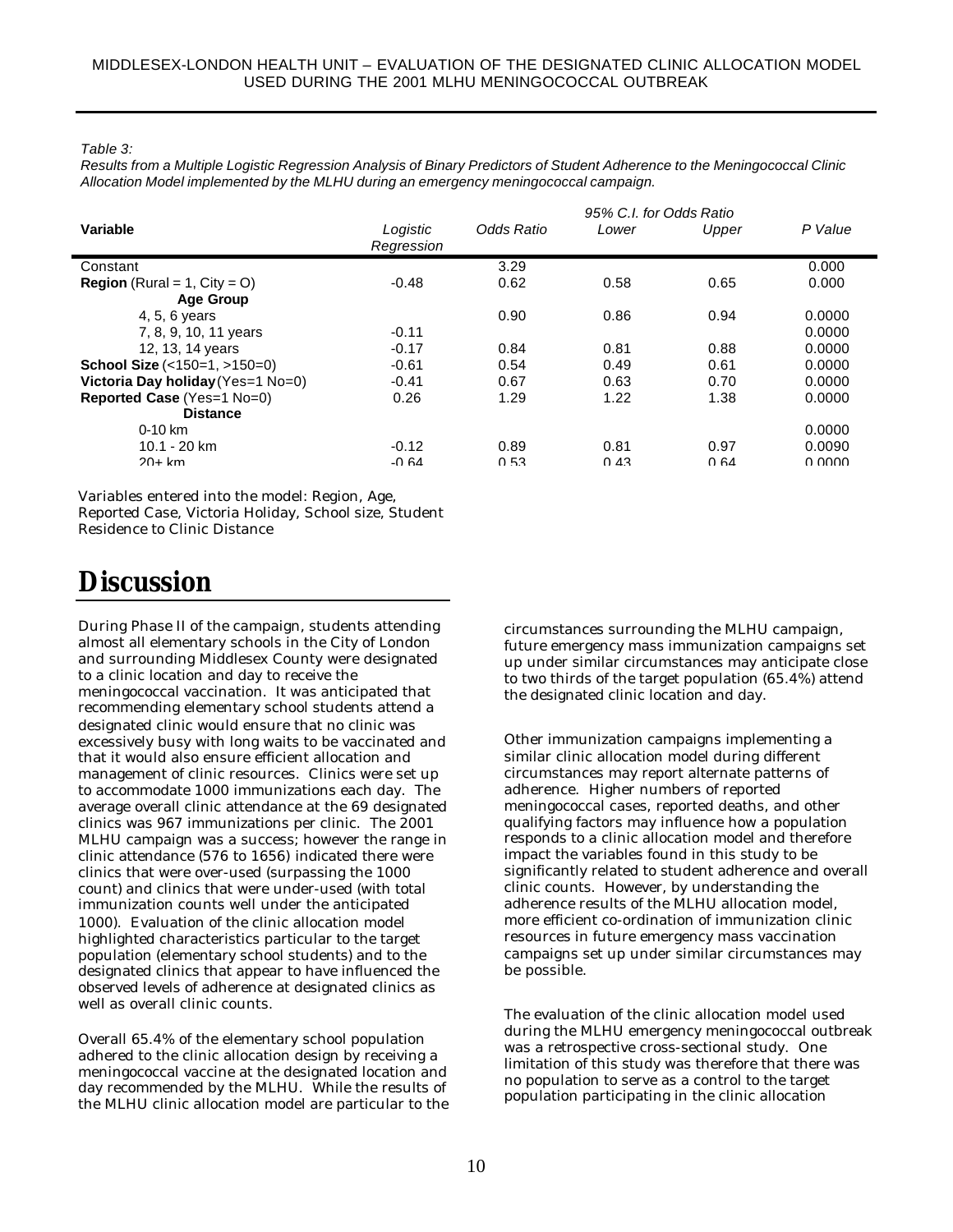model. A control group would lend increased strength to the findings of the evaluation of the MLHU clinic allocation model.

There were no deaths during the 2001 MLHU emergency meningococcal campaign; this may have contributed to a lessened state of panic in the elementary student population. The result may have been an increased willingness to comply with recommended clinic allocation assignments, more students may have waited to attend the designated clinic day even if it had been on the last day rather than attending an earlier clinic day, and therefore the results of this study may show a higher observed level of overall adherence than might otherwise occur in the event of a death due to the outbreak.

This study relied on existing data collected for administrative purposes. Due to the retrospective nature of this study, other variables that may have affected a school's level of adherence to the allocation model were not captured and therefore not available for use in this study. One study hypothesis was that families with siblings at different schools and assigned to different designated clinics would have chosen one of the designated clinics to attend to receive the meningococcal immunization for all members of the family. Therefore, those students with siblings that attended different schools may have chosen to attend an alternate clinic; the designated clinic of the sibling. Sibling information was not available for the purposes of this study. Future studies may wish to also evaluate student family variables and the impact of siblings designated to different clinic assignments on adherence.

For the purpose of this study it was assumed that those students that chose not to receive the meningococcal vaccine would have done so regardless of whether or not a clinic allocation model was implemented. It is recognized that the presence of a clinic allocation model may have influenced the 11.0% of students not immunized. The fact that there were no deaths during the campaign may have also had an affect on the choices made by students not immunized. Future studies evaluating the group of students not immunized during an emergency meningococcal outbreak is indicated.

#### **School Characteristics**

There were school characteristics that were significantly related to adherence. The size of the school was significantly related to school adherence; students attending smaller schools had lower reported adherence to designated clinics. Smaller

schools were thus associated with higher levels of non-adherence and non-participation during the emergency immunization campaign. Future campaigns may want to increase the education effort directed towards small schools regarding participation in emergency immunization campaigns using the clinic allocation model. Students recommended to clinics in Middlesex County had higher adherence compared to students assigned to clinics in the City of London. There were fewer County clinics (13 County vs. 56 City) and therefore less choice for students attending schools in Middlesex County to attend alternate clinics. It was anticipated that schools where a higher proportion of students were bused, would choose to attend clinics located closer to their home rather than closer to their school. However there were no significant differences in adherence between schools with high and low proportion of students that took the bus (results not shown). The possibility exists that those students who regularly travel longer distances, up to 20 km, to get to school also chose to travel the extra distance to attend the designated clinic in the same familiar area as their elementary school. Results found that those students living further than 20 km way from the designated clinic location were less likely to adhere to MLHU's allocation model.

Adherence was significantly related to school size, region, day of designated clinic and also to whether the clinic fell on a holiday weekend and whether the designated clinic fell on the same day a new case of meningococcal disease was reported. Future campaigns will find larger schools (greater than 150 students), located in Middlesex County, assigned to a clinic day other than Saturday, not on a holiday weekend, and assigned to a clinic day that coincides with a new reported case of meningococcal disease (motivation) to be associated with higher levels of adherence. This information allows campaign planners a greater knowledge of what resources will be required to accommodate the numbers of students to be immunized from each school based on school characteristics and designated clinic characteristics.

#### **Clinic Characteristics**

Differences between the fifteen clinic sites were not significant (Figures 4). This may be due in part to the MLHU planning effort to designate students to clinics in appropriate geographical areas. Students were assigned to clinic locations based on their school's proximity to the clinic location. Therefore it may be possible that in the absence of a clinic allocation model for clinic location, students may have chosen to attend the preferred MLHU clinic location. Given the MLHU planning efforts to match students with the most geographically appropriate clinic sites, it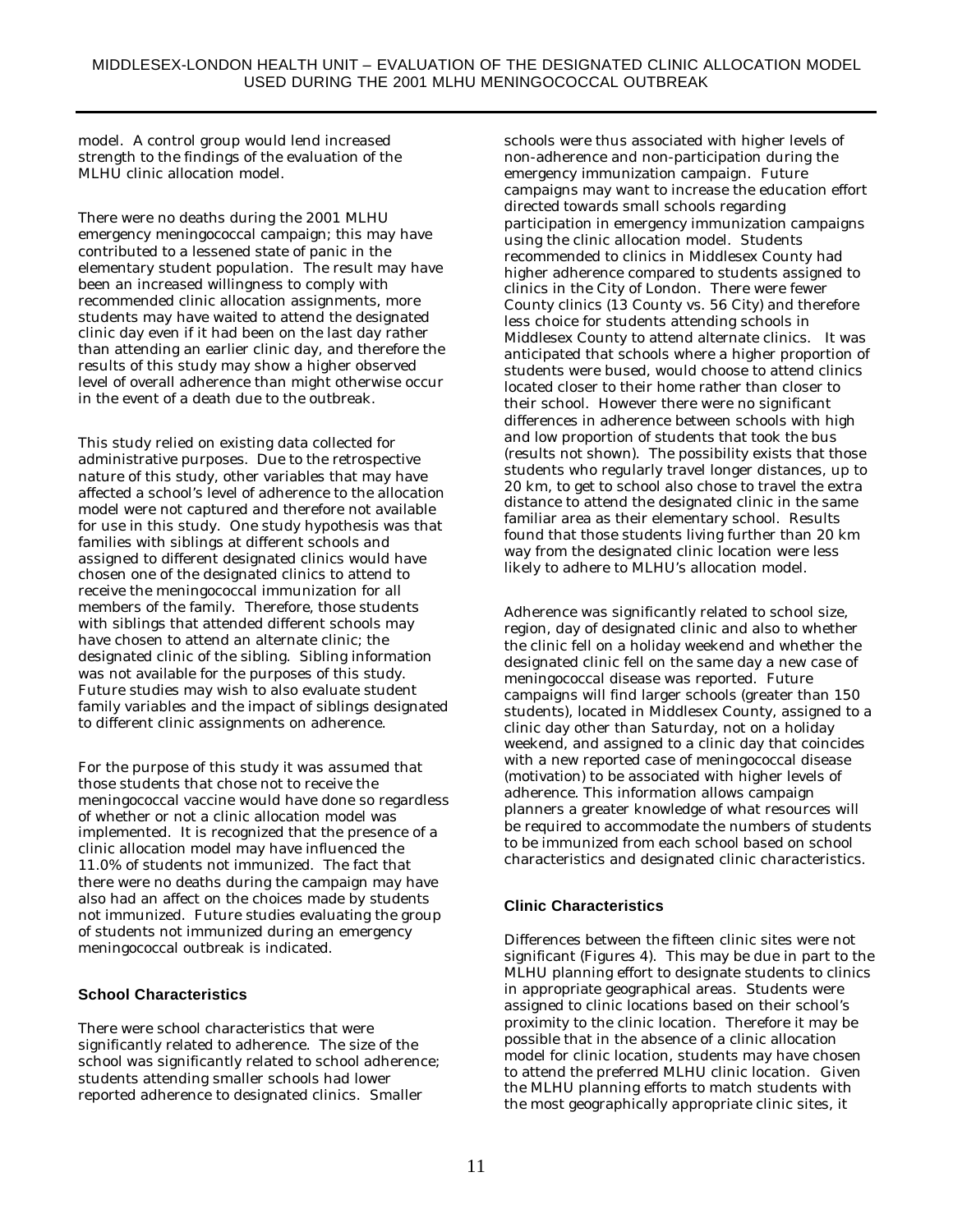may be that the underlying importance of the clinic allocation model was the distribution of students across designated clinic days for each given location and not the distribution of students to the 15 clinic locations. The success of the clinic allocation model in assigning students to appropriate clinic sites can also be measured by the 76% (42,917 of 55,345) of those immunized that attended the designated clinic location. Therefore the system implemented by the MLHU to designated students to clinics close in proximity to their elementary school can therefore be considered a success.

The clinic allocation model was necessary primarily for managing student flow to the immunization clinics on the different days of the campaign. Significant differences were found between the thirteen clinic days (Figure 6). There were factors that appeared to have influenced the levels of adherence observed over the course of the 13 clinic days. The particular day of the week on which the clinic day fell was strongly associated with adherence. Saturday had significantly lower proportions of students adhere to the clinic allocation design (Figures 6, 9 and 10). Saturday clinics also had fewer students choose this clinic day if students were attending an alternate clinic. It is important to note that there were only two of the clinic days were Saturdays, and one of the two was also the Victoria Day long weekend. This may have influenced the low adherence observed on Saturday, however, adherence on the Saturday not also on a holiday weekend was equally as low (Figure 6). However, clinics held on Saturdays still had greater than 55% percent adherence. Therefore, Saturday clinics did serve a proportion of the target population. Future campaigns may plan to continue to offer clinics on Saturdays but may plan to allocate fewer resources on this day in the anticipation that adherence may be lower resulting in smaller overall clinic counts.

Student adherence was also higher for the clinic day held on the same day as a meningococcal case was reported by the media (Figure 8). The student with meningococcal disease reported in the media attended that same school that was assigned to receive the immunization on the same day. It is therefore possible that the higher adherence observed on the same day as the reported case was the result of the increased awareness of the case by those students assigned to attend clinics on that day.

As already discussed, the overall size of the clinic was positively related to student adherence. Larger clinics were associated with larger proportions of students that adhered to the designated clinic. Also associated with large overall clinic counts (Figure 14)

were larger numbers of students for whom the clinic was an alternate clinic choice as well as larger numbers of community immunizations. These findings can be interpreted such that clinics that were popular for students, (demonstrated by increased adherence and increased numbers for whom the clinic was chosen as an alternate clinic) were also popular with the community.

## **Implications**

It is the possibility of having under-used clinics and over-used, popular clinics during a campaign that make estimating total clinic counts essential. Resources can be added or redistributed depending on how many more or fewer immunizations are required compared to the planned 1000 immunizations per clinic. Being able to predict which clinics are more likely to be over-used as well as those clinics that will be under-used allows health planners to better allocate campaign resources. One result of better allocating resources is shorter waiting times for those immunized, which in turn results in less public panic for those involved. There are also direct benefits to the Health Unit if campaign planners are better able to anticipate attendance and thereby allocate fewer resources to meet the decreased immunization demand at smaller clinics. This will result in fewer resources wasted at smaller clinics and a more efficient uptake of the emergency vaccine if clinics that have characteristics of large (popular clinics) are staffed and stocked with appropriate resources. Thus there are direct benefits to those participating in an emergency immunization campaign. The greater the proportion of the population adhering to the clinic allocation model the better health planners are able to predict the pattern of demand for the emergency vaccine.

The MLHU clinic allocation model used for the coordination of student immunizations during the 2001 emergency meningococcal outbreak was the first of its kind. Important findings resulted from the evaluation of this clinic allocation model:

- Overall 65.4% of the target student population adhered to the MLHU clinic allocation design.
- Student attendance at designated clinics was found to be higher when located in Middlesex County and for weekday clinics (Monday – Friday), on the same day as reported meningococcal case, clinics not held on the Victoria Day holiday weekend, for students attending schools with enrollment sizes equal to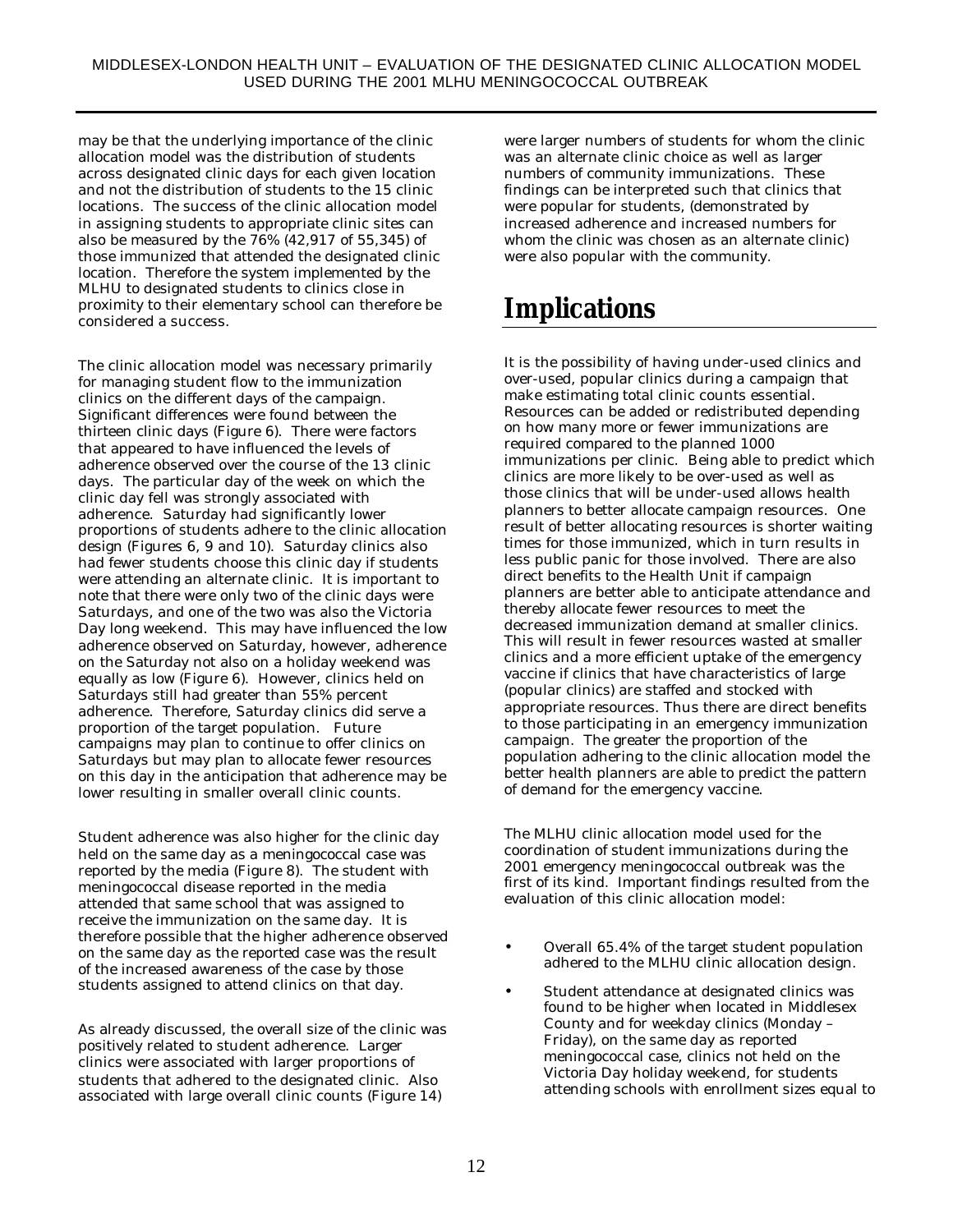or larger than 150 students, and for students living within 10 km of the clinic location.

- The MLHU Clinic Allocation Model was most beneficial for distributing an equal number of student immunizations across clinic days. Saturday clinics saw the lowest observed levels of adherence to designated clinics.
- Large overall clinic sizes were popular for both target student population and individuals from the community. Large clinics had high proportions of students adhere to the clinic allocation model, were not held on a Saturday, and were not held on the Victoria holiday weekend.

The evaluation of the MLHU clinic allocation model provides data on the distribution of student immunizations to designated clinics during the 2001 emergency meningococcal outbreak. Findings from MLHU clinic allocation model may be valuable for planning of future mass immunization campaigns. Similar clinic allocation models should be considered for expedient and efficient immunization resource distribution during mass community immunization programs.